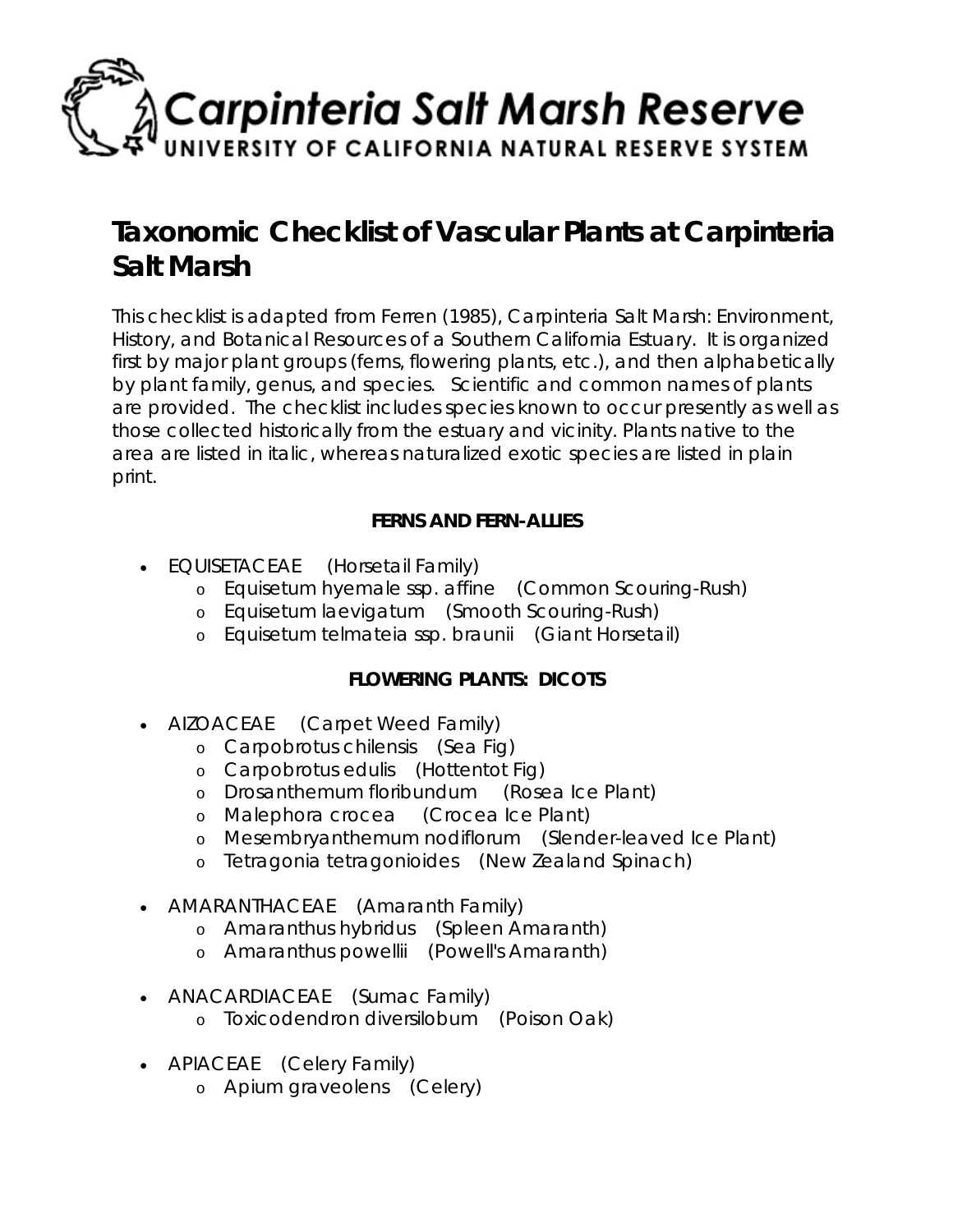- o *Berula erecta* (Cut-leaved Water Parsnip)
- o *Conium maculatum* (Poison Hemlock)
- o *Foeniculum vulgare* (Sweet Fennel)
- *APOCYNACEAE* (Dogbane Family)
	- o *Vinca major* (Periwinkle)
- *ARALIACEAE* (Ginseng Family)
	- o *Hedera helix* (English Ivy)
- *ASTERACEAE* (Sunflower Family)
	- o *Ambrosia chamissonis* (Beach-Bur)
	- o *Ambrosia psilostachya* (Western Ragweed)
	- o *Artemisia biennis* (Biennial Sagewort)
	- o *Artemisia californica* (Coastal Sagebrush)
	- o *Artemisia douglasiana* (Mugwort)
	- o *Aster subulatus var. ligulatus* (Slim Aster)
	- o *Baccharis douglasii* (Salt Marsh Baccharis)
	- o *Baccharis pilularis* (Coyote Brush)
	- o *Baccharis salicifolia* (Mule Fat)
	- o *Carduus pycnocephalus* (Italian Thistle)
	- o *Centaurea melitensis* (Tecolote)
	- o *Conyza bonariensis* (South American Conyza)
	- o *Conyza canadensis* (Horseweed)
	- o *Conyza coulteri* (Coulter's Horseweed)
	- o *Cotula australis* (Australian Cotula )
	- o *Cotula coronopifolia* (Brass-Buttons)
	- o *Euthamia occidentalis* (Western Goldenrod)
	- o *Gazania linearis* (Gazania)
	- o *Gnaphalium californicum* (Green Everlasting)
	- o *Gnaphalium canescens ssp. microcephalum* (White Everlasting)
	- o *Gnaphalium luteo-album* (Weedy Cudweed)
	- o *Gnaphalium stramineum* (Cotton-batting Plant)
	- o *Hazardia squarrosa var. grindelioides* (Sawtooth Goldenbush)
	- o *Helenium puberulum* (Sneezeweed)
	- o *Helianthus annuus* (Sunflower)
	- o *Hemizonia fasciculata* (Fascicled Tarweed)
	- o *Heterotheca grandiflora* (Telegraph Weed)
	- o *Hypochoeris glabra* (Smooth Cat's Ear)
	- o *Isocoma veneta var. vernonioides* (Coast Goldenbrush)
	- o *Jaumea carnosa* (Jaumea)
	- o *Lactuca serriola* (Wild Lettuce)
	- o *Lasthenia glabrata ssp. coulteri* (Salt Marsh Daisy or Goldfields)
	- o *Malacothrix incana* (Dunedelion)
	- o *Malacothrix saxatilis var. tenuifolia* (Cliff Aster)
	- o *Osteospermum fruticosum* (Freeway Daisy)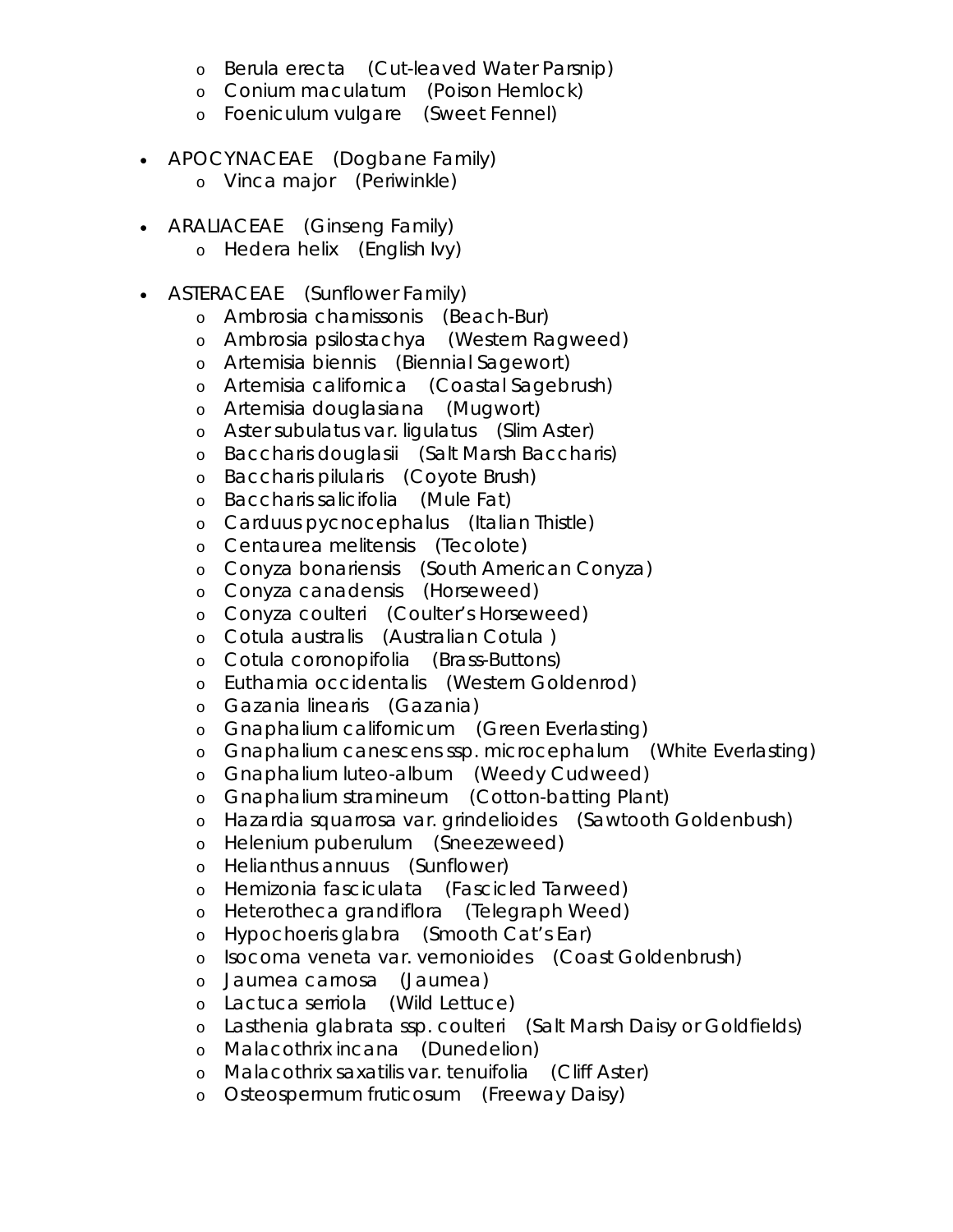- o *Picris echioides* (Ox Tongue)
- o *Senecio vulgaris* (Common Groundsel)
- o *Silybum marianum* (Milk Thistle)
- o *Solidago californica* (California Goldenrod )
- o *Solidago confinis* (Southern Goldenrod )
- *ASTERACEAE* (Sunflower Family)
	- o *Sonchus asper* (Prickly Sow-Thistle)
	- o *Sonchus oleraceus* (Common Sow-Thistle)
	- o *Stephanomeria exigua ssp. coronaria* (Small Stephanomeria)
	- o *Tragopogon porrifolius* (Salsify or Oyster Plant)
	- o *Venegasia carpesioides* (Canyon Sunflower)
	- o *Xanthium spinosum* (Spiny Cocklebur or Spanish Thistle)
	- o *Xanthium strumarium* (Cocklebur)
- *BASELLACEAE* (Basella Family)
	- o *Anredera cordifolia* (Madeira Vine)
- *BORAGINACEAE* (Borage Family)
	- o *Amsinckia spectabilis var. spectabilis* (Seaside Amsinckia)
	- o *Heliotropium curassavicum* (Seaside Heliotrope)
- *BRASSICACEAE* (Mustard Family)
	- o *Brassica nigra* (Black Mustard)
	- o *Brassica rapa* (Field Mustard)
	- o *Cakile maritima* (Sea Rocket)
	- o *Cardamine oligosperma* (Few-seeded Bitter-Cress)
	- o *Coronopus didymus* (Wart-Cress)
	- o *Descurainia pinnata ssp. menziesii* (Tanzy Mustard)
	- o *Hirschfeldia incana* (Summer Cress)
	- o *Hutchinsia procumbens* (Hutchinsia)
	- o *Lepidium virginicum var. pubescens* (Wild Pepper-Grass)
	- o *Rorippa nasturtium-aquaticum* (Water Cress or Berros)
	- o *Raphanus sativus* (Wild Radish)
	- o *Sisymbrium irio* (London Rocket)
	- o *Sisymbrium orientale* (Oriental Sisymbrium)
- *CACTACEAE* (Cactus Family)
	- o *Opuntia basilaris* (Beavertail Cactus
	- o *Opuntia ficus-indica* (Indian-Fig)
- *CAPRIFOLIACEAE* (Honeysuckle Family)
	- o *Sambucus mexicana* (Blue Elderberry)
- *CARYOPHYLLACEAE* (Pink Family)
	- o *Silene gallica* (Common Catchfly)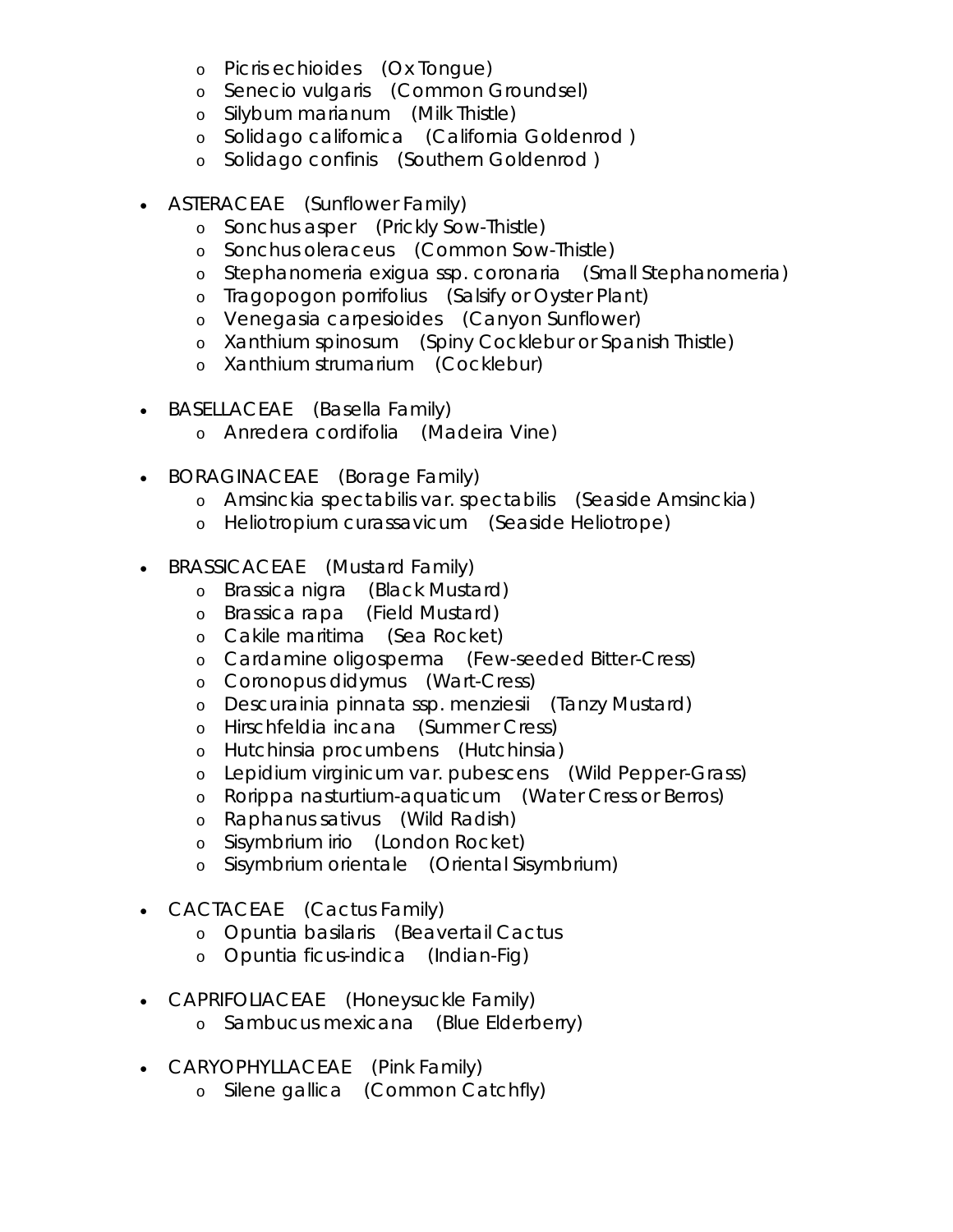- o *Spergularia bocconii* (Boccone's Sand-Spurry)
- o *Spergularia macrotheca var. macrotheca* (Large-flowered Sand-Spurry )
- o *Spergularia marina* (Salt Marsh Sand-spurry)
- o *Stellaria media* (Common Chickweed)
- *CHENOPODIACEAE* (Goosefoot Family)
	- o *Arthrocnemum subterminale* (Parish's Glasswort)
	- o *Atriplex californica* (California Saltbush)
	- o *Atriplex lentiformis ssp. lentiformis* (Brewer's Saltbush, Quailbush)
	- o *Atriplex leucophylla* (Beach Saltbush or Seascale )
	- o *Atriplex rosea* (Redscale)
	- o *Atriplex semibaccata* (Australian Saltbush)
	- o *Atriplex triangularis* (Spearscale
	- o *Atriplex watsonii* (Matscale)
	- o *Bassia hyssopifolia* (Hyssop-Leaved Bassia)
	- o *Beta vulgaris* (Common Beet)
	- o *Chenopodium ambrosioides* (Mexican Tea)
	- o *Chenopodium berlandieri* (Pitseed Goosefoot)
	- o *Chenopodium macrospermum var. halophilum* (Coast Goosefoot)
	- o *Chenopodium murale* (Nettle-leaved Goosefoot)
	- o *Chenopodium strictum var. glaucophyllum* (Goosefoot)
	- o *Salicornia virginica* (Pickleweed)
	- o *Salsola tragus* (Russian Thistle, Tumbleweed)
	- o *Suaeda calceoliformis* (Sea-blite or Seep-weed)
	- o *Suaeda taxifolia* (Wooly Sea-blite)
- *CONVOLVULACEAE* (Morning-Glory Family)
	- o *Calystegia macrostegia ssp. cyclostegia* (Coast Morning-glory)
	- o *Convolvulus arvensis* (Bindweed)
	- o *Cressa truxillensis* (Alkali Weed)
- *CUSCUTACEAE* (Dodder Family)
	- o *Cuscuta salina* (Salt Marsh Dodder)
- *EUPHORBIACEAE* (Spurge Family)
	- o *Euphorbia lathyrus* (Caper Spurge)
	- o *Euphorbia peplus* (Petty Spurge)
	- o *Ricinus communis* (Castor-Bean)
- *FABACEAE* (Pea Family)
	- o *Hoita orbiculata* ( Round-leaved Psoralea)
	- o *Lotus corniculatus* (Birdfoot Trefoil)
	- o *Lotus salsuginosus ssp. salsuginosus* (Coastal Hosackia)
	- o *Lotus scoparius ssp. scoparius* (Deerweed)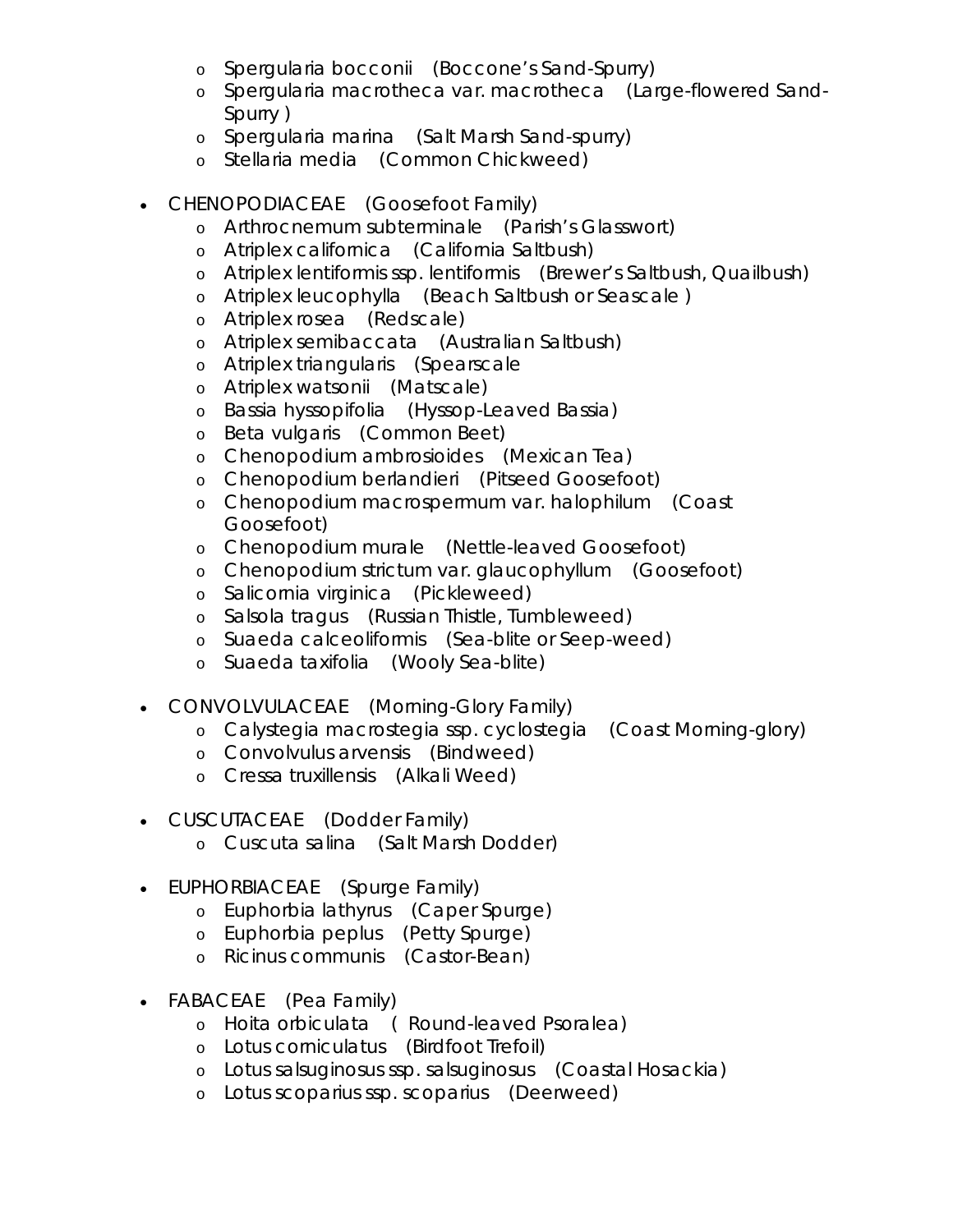- o *Lupinus arboreus* (Bush Lupine)
- o *Lupinus succulentus* (Arroyo or Succulent Lupine)
- o *Medicago polymorpha* (Bur Clover)
- o *Melilotus alba* (White Sweet-clover)
- o *Melilotus indica* (Indian Sweet-clover)
- o *Trifolium ciliolatum* (Tree Clover)
- o *Vicia sativa* (Common Vetch)
- FRANKENIACEAE (Frankenia Family)
	- o *Frankenia salina* (Alkali Heath)
- GERANIACEAE (Geranium Family)
	- o *Erodium moschatum* (Whitestem Filaree)
- *GROSSULARIACEAE* (Gooseberry Family)
	- o *Ribes amarum var. hoffmannii* (Bitter Gooseberry)
	- o *Ribes menziesii var. hystrix* (Bristly or Canyon Gooseberry)
- *HYDROPHYLLACEAE* (Waterleaf Family)
	- o *Eucrypta chrysanthemifolia var. chrysanthemifolia* (Common Eucrypta)
	- o *Phacelia distans* (Wild Heliotrope)
	- o *Phacelia ramosissima var. austrolitoralis* (Branching Phacelia)
- *LAMIACEAE* (Mint Family)
	- o *Lamium amplexicaule* (Giraffe Head)
	- o *Mentha spicata* (Spearmint)
	- o *Stachys ajugoides var. rigida* (Rigid Hedge Nettle)
	- o *Stachys bullata* (Wood Mint or California Hedge Nettle)
- *MALVACEAE* (Mallow Family)
	- o *Lavatera cretica* (Cretan Lavatera)
	- o *Malacothamnus fasciculatus var. nuttallii* (Chaparral Mallow)
	- o *Malva nicaeensis* (Bull Mallow)
	- o *Malva parviflora* (Cheese-weed)
	- o *Malvella leprosa* (Alkali Mallow)
- *MIMOSACEAE* (Mimosa Family)
	- o *Acacia longifolia* (Golden Wattle)
- *MYOPORACEAE* (Myoporum Family)
	- o *Myoporum laetum* (Myoporum)
- *NYCTAGINACEAE* (Four O'Clock Family)
	- o *Abronia maritima* (Sand Verbena)
	- o *Abronia umbellata ssp. umbellata* (Sand Verbena)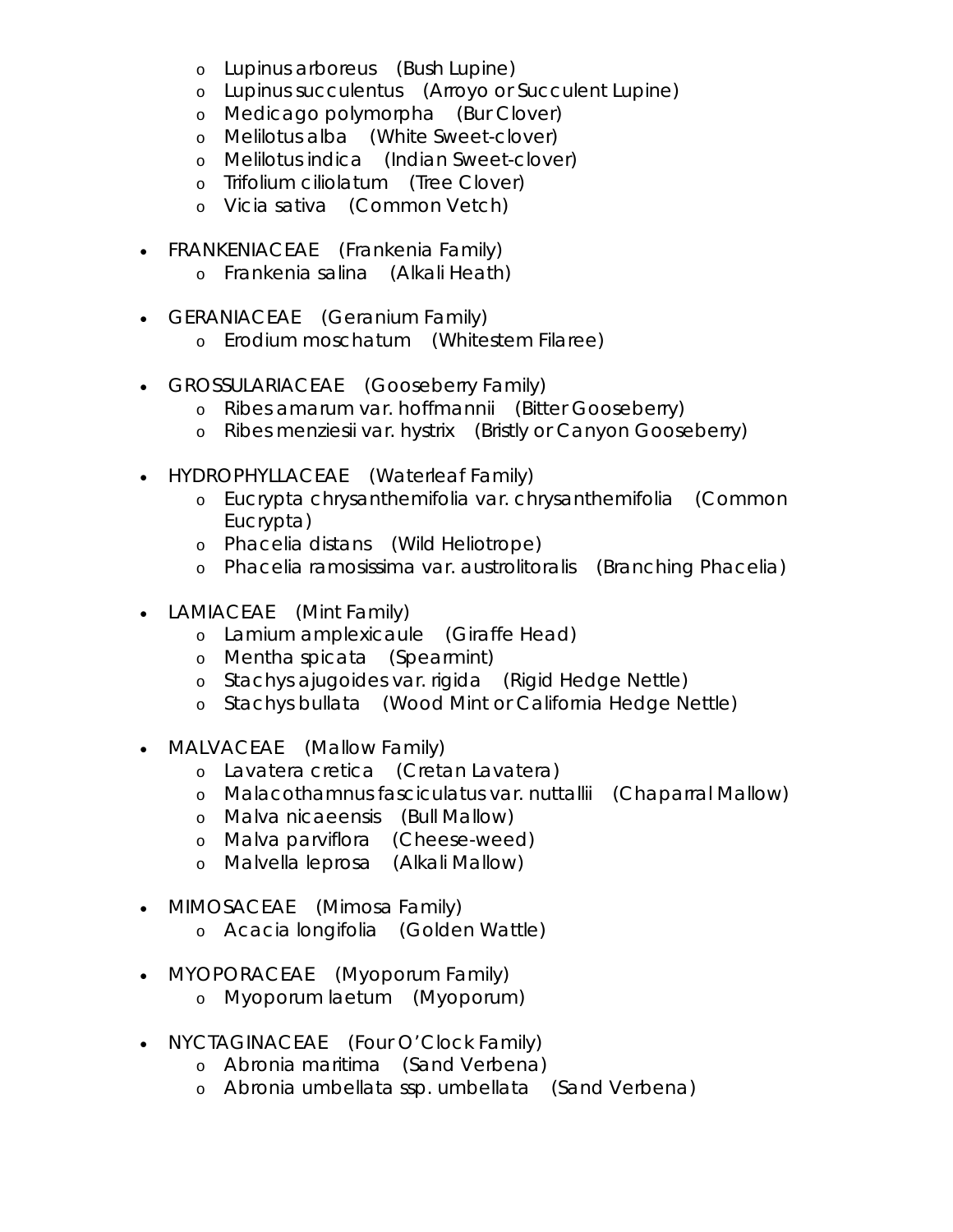- *ONAGRACEAE* (Evening Primrose Family)
	- o *Camissonia cheiranthifolia ssp. suffruticosa* (Beach Evening Primrose)
	- o *Epilobium ciliatum ssp. ciliatum* (Northern Willow-herb)
- *OXALIDACEAE* (Wood-Sorrel Family)
	- o *Oxalis pes-caprae* (Sour Grass)
- *PITTOSPORACEAE* (Pittosporum Family) o *Pittosporum undulatum* (Victorian Box)
- *PLANTAGINACEAE* (Plantain Family)
	- o *Plantago lanceolata* (Ribgrass or English Plantain)
- *PLUMBAGINACEAE* (Leadwort Family)
	- o *Limonium californicum* (California Sea Lavender or Marsh Rosemary)
	- o *Limonium ramosissimum* (?) (Sea-lavender)
	- o *Limonium sinuatum* (Sea-lavender)
- *POLYGONACEAE* (Buckwheat Family)
	- o *Eriogonum fasciculatum ssp. foliolosum* (California Buckwheat)
	- o *Polygonum arenastrum* (Common Knotweed)
	- o *Polygonum punctatum* (Dotted Smartweed)
	- o *Rumex acetocella* (Sheep Sorrel)
	- o *Rumex conglomeratus* (Green or Clustered Dock)
	- o *Rumex crispus* (Curly Dock)
	- o *Rumex obtusifolius* (Bitter Dock)
	- o *Rumex salicifolius* (Willow Dock)
- *PRIMULACEAE* (Primrose Family)
	- o *Anagallis arvensis var. arvensis* (Pimpernel)
- *RANUNCULACEAE* (Crowfoot Family)
	- o *Clematis ligusticifolia* (Virgin's Bower)
- *RHAMNACEAE* (Buckthorn Family)
	- o *Ceanothus megacarpus ssp. megacarpus* (Bigpod Ceanothus)
	- o *Ceanothus spinosus* (Greenbark)
- *ROSACEAE* (Rose Family)
	- o *Potentilla anserina ssp. pacifica* (Pacific Silverweed)
	- o *Rubus ursinus* (California Blackberry)
- *RUBIACEAE* (Madder Family)
	- o *Galium aparine* (Cleavers or Goose Grass)
	- o *Galium parisiense* (Wall Bedstraw)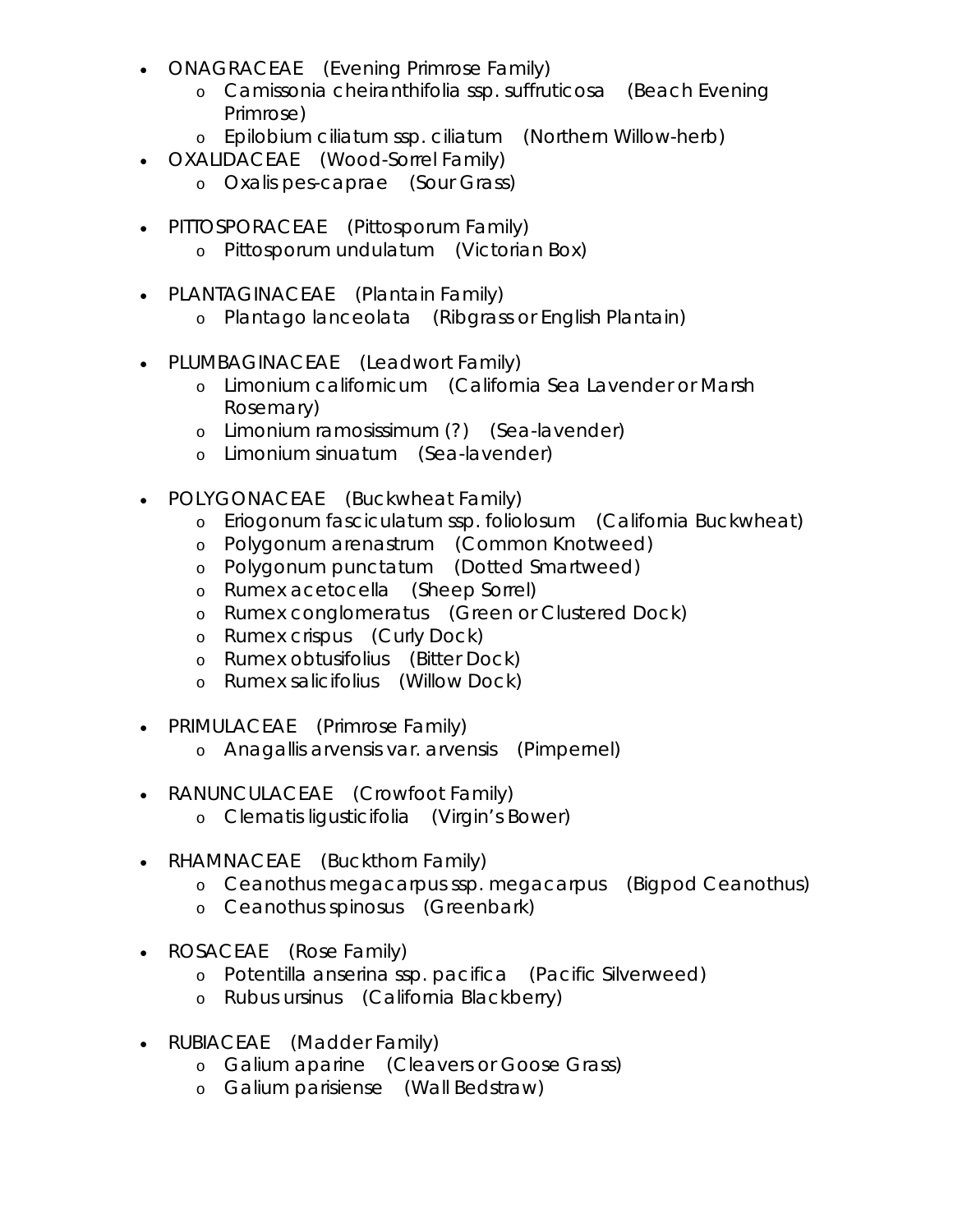- *SALICACEAE* (Willow Family)
	- o *Salix exigua* (Narrowleaf or Sandbar Willow)
	- o *Salix laevigata* (Red Willow)
	- o *Salix lasiolepis* (Arroyo Willow)
	- o *Salix lucida ssp. lasiandra* (Shining Willow)
- *SAURURACEAE* (Lizard-Tail Family)
	- o *Anemopsis californica* (Yerba Mansa)
- *SCROPHULARIACEAE* (Figwort Family)
	- o *Cordylanthus maritimus ssp. maritimus* (Salt Marsh Bird's-beak)
	- o *Kickxia elatine* (Sharp-leaved Fluellin)
	- o *Mimulus cardinalis* (Scarlet Monkey-flower)
	- o *Scrophularia californica ssp. californica* (California Figwort)
	- o *Veronica anagallis-aquatica* (Great Water Speedwell)
- *SOLANACEAE* (Nightshade Family)
	- o *Datura meteloides* (Toloache, Jimsonweed)
	- o *Nicotiana glauca* (Tree Tobacco)
	- o *Solanum americanum* (Small-flowered Nightshade)
	- o *Solanum douglasii* (Douglas' Nightshade)
	- o *Solanum nigrum* (Black Nightshade)
	- o *Solanum xantii var. xantii* (Purple Nightshade)
- *TROPAEOLACEAE* (Tropaeolum Family)
	- o *Tropaeolum majus* (Garden Nasturtium)
- *URTICACEAE* (Nettle Family)
	- o *Urtica dioica ssp. gracilis var. holosericea* (Hoary Nettle)
	- o *Urtica urens* (Dwarf Nettle)
- *VERBENACEAE* (Vervain Family)
	- o *Verbena lasiostachys ssp. lasiostachys* (Western Verbena)

## **FLOWERING PLANTS: MONOCOTS**

- *AMARYLLIDACEAE* (Amaryllis Family)
	- o *Amaryllis belladonna* (Naked Lady)
- *CYPERACEAE* (Sedge Family)
	- o *Carex praegracilis* (Common Sedge)
	- o *Cyperus esculentus* (Yellow Nut Grass)
	- o *Cyperus alternifolius* (Umbrella Plant)
	- o *Cyperus eragrostis* (Umbrella Sedge)
	- o *Eleocharis montevidensis* (Spike-rush)
	- o *Scirpus americanus* (Winged Three-square)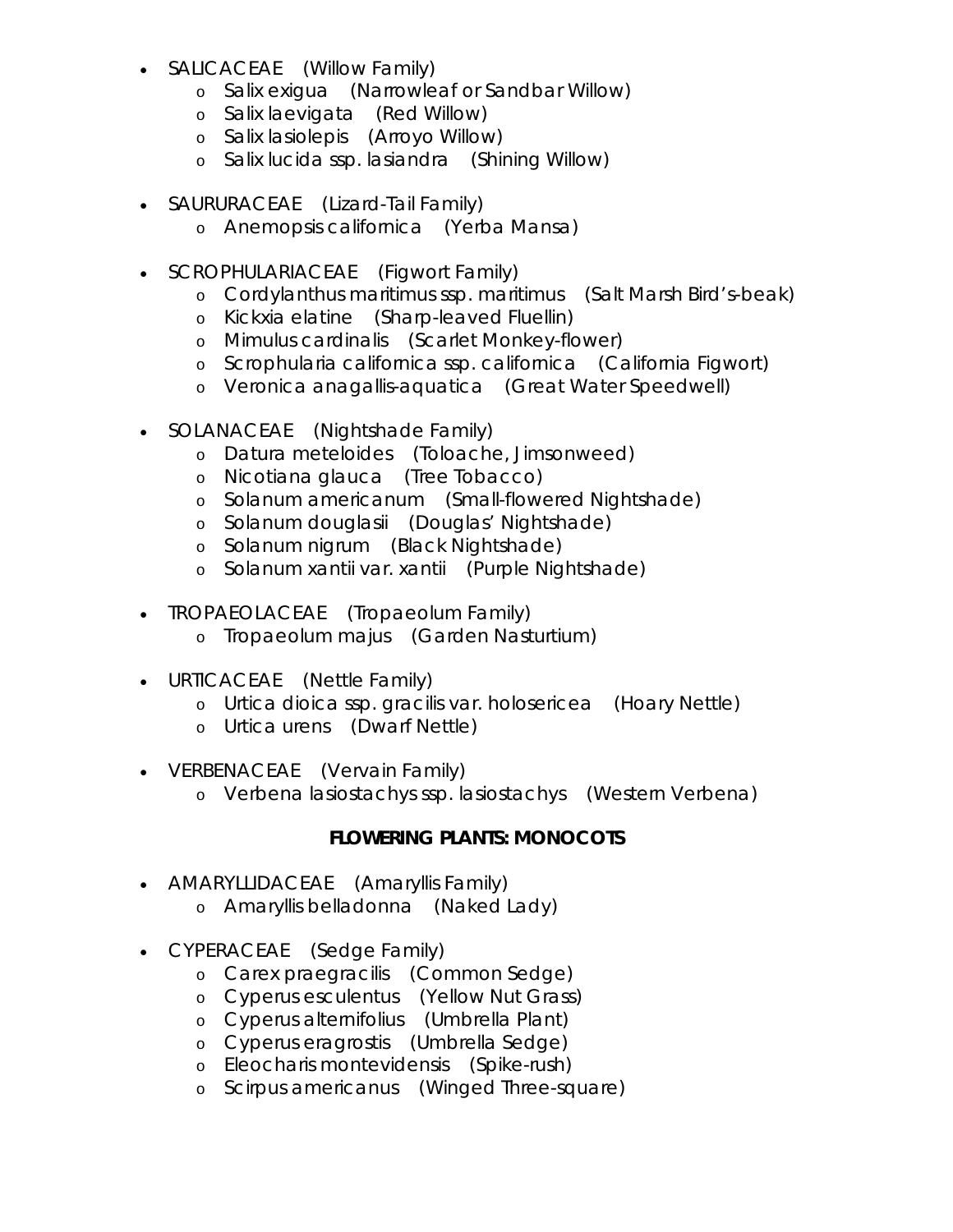- o *Scirpus californicus* (California Bulrush)
- o *Scirpus maritimus* (Prairie Bulrush)
- o *Scirpus microcarpus* (Small-fruited Bulrush)
- o *Scirpus pungens* (Three-square)
- *JUNCACEAE* (Rush Family)
	- o *Juncus acutus ssp. leopoldii* (Spiny Rush)
	- o *Juncus bufonius* (Common Toad Rush)
	- o *Juncus patens* (Spreading Rush)
	- o *Juncus rugulosus* (Wrinkled Rush)
	- o *Juncus textilis* (Basket Rush)
	- o *Juncus xiphioides* (Iris-leaved Rush)
- *JUNCAGINACEAE* (Arrow-Grass Family)
	- o *Triglochin concinna* (Seaside Arrow-grass)
	- o *Triglochin striata* (Three-ribbed Arrow-grass)
- *LEMNACEAE* (Duckweed Family)
	- o *Lemna gibba* (Gibbous Duckweed)
	- o *Lemna minor* (Lesser Duckweed)
- *LILIACEAE* (Lily Family)
	- o *Asparagus officinalis* (Asparagus)
	- o Yucca gloriosa (Spanish Dagger)
- *POACEAE* (Grass Family)
	- o *Agrostis stolonifera* (Redtop, Creeping Bent)
	- o *Agrostis viridis* (Water Bent)
	- o *Arundo donax* (Giant Reed)
	- o *Avena fatua* (Wild Oat)
	- o *Bromus carinatus var. carinatus* (California Brome )
	- o *Bromus catharticus* (Rescue Grass)
	- o *Bromus diandrus* (Ripgut Grass)
	- o *Bromus hordeaceus* (Soft Chess)
	- o *Bromus madritensis ssp. rubens* (Foxtail Chess)
	- o *Chloris gayana* (Rhodes Grass)
	- o *Cynodon dactylon* (Bermudagrass)
	- o *Distichlis spicata var. spicata* (Saltgrass)
	- o *Echinochloa crusgalli* (Barnyard Grass)
	- o *Eragrostis barrelieri*
	- o *Eragrostis mexicana ssp. virescens* (Orcutt's Eragrostis)
	- o *Eragrostis pectinacea*
	- o *Hordeum depressum* (Alkali Barley)
	- o *Hordeum marinum ssp. gussoneanum* (Mediterranean Barley)
	- o *Hordeum murinum ssp. leporinum* (Wild Barley)